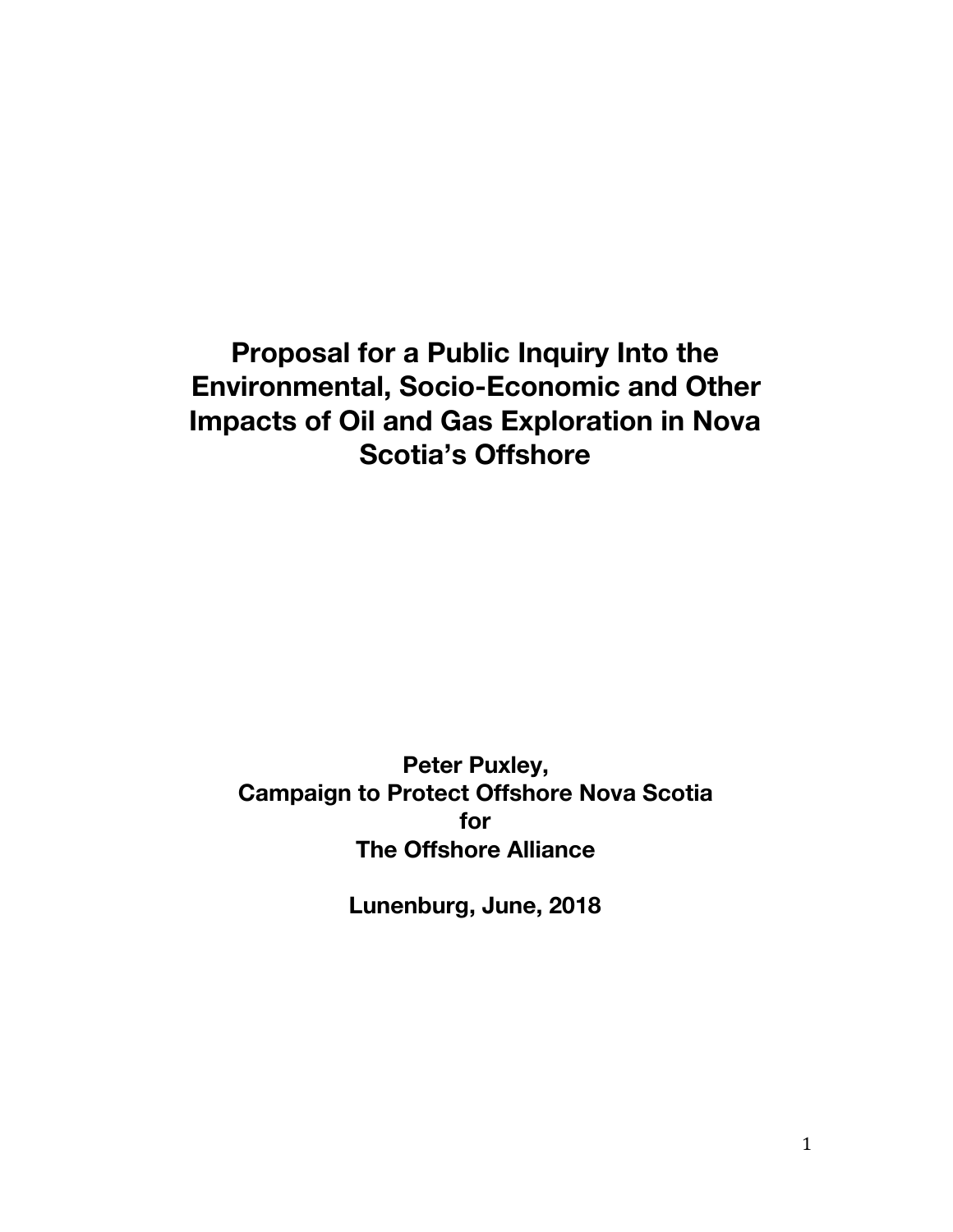## **Why a Public Inquiry?**

We need a Public Inquiry into the environmental, socio-economic and other impacts of oil and gas exploration in offshore Nova Scotia.

The inadequacies of the current regulatory and impact assessment regime, the failure to consider the latest science (on risk assessment, dispersants, impact of seismic, added risks of deepwater drilling, ocean acidification, and recovery of the fishery, for example), the poor state of public awareness and involvement, and the magnitude of the risk to the marine biosphere and to the present and future economic base of the southern and southwestern half of the province all demand an up-to-date, thorough public re-examination. That inquiry could take up to two years. In the meantime, there should be a moratorium on all new oil and gas activity offshore respecting the established "precautionary principle" (see appendix).

# **The Purpose of a Public Inquiry**

A public inquiry would identify, disseminate widely, and examine in an unbiased fashion our current knowledge about the impact of oil industry activity in a marine environment such as that off the coast of southern and southwestern Nova Scotia. That examination would provide the basis for recommendations concerning the advisability and management of oil and gas exploration and development in the offshore.

# **Who Should Conduct the Inquiry?**

The Inquiry, like its 1990s predecessor, the Georges Bank Review Panel, would ideally be a joint federal-provincial effort. But, failing agreement on conducting a joint inquiry, it could proceed with the backing of only one government.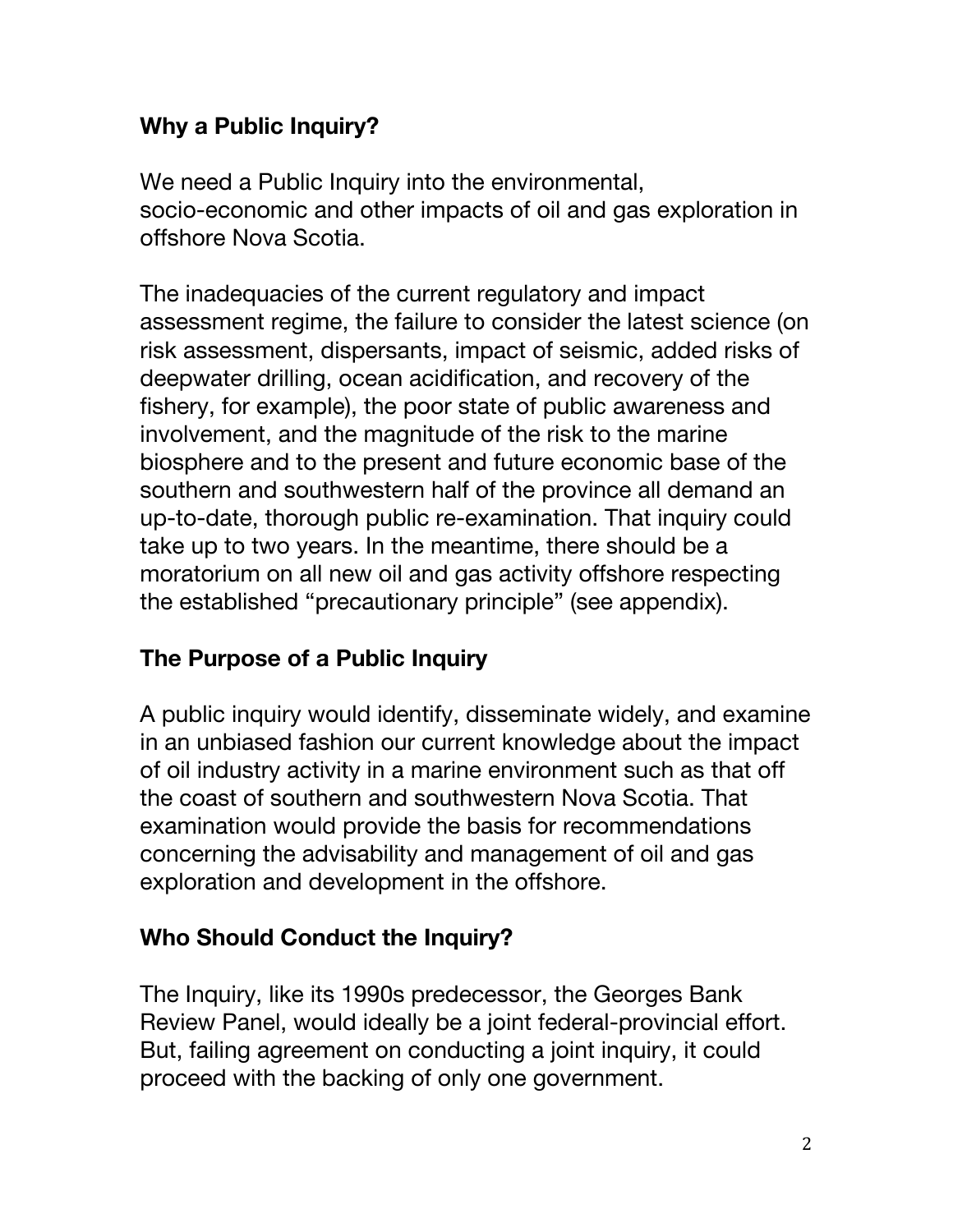The proposed federal Impact Assessment Act (currently before Parliament) includes authority for regional impact assessments to assess the cumulative effects of existing or future activities in a specific region. The arguments for just such a regional assessment, to provide a much-needed guide to individual project assessments in the Nova Scotia offshore, are compelling.

Note: Responsibility for regional assessments is a matter of ministerial discretion. They will not necessarily be the task of Review Panels. It should be noted, however, that the make-up of Review Panels under the IAA is a concern. They grant an inappropriate role and influence to the current offshore regulatory boards, already hopelessly compromised by their ties to the oil industry, their lack of socio-economic and ecological expertise, and their conflict of interest between regulation and promotion of the industry. We hope the federal government will see fit to amend the IAA to make treatment of the offshore boards consistent with treatment of their federal counterparts. The National Energy Board, for example, will not longer play a major role in Impact Assessment.

In 2013, the province, for its part, conducted an independent review of the socio-economic, environmental and health effects of fracking onshore, and there is a strong case for a similar assessment of the impact of oil and gas exploration in the offshore.

## **Appointment and Make-up of the Inquiry Panel**

The Inquiry panel should be appointed by the governments concerned ensuring expert representation from affected Indigenous peoples, fishing and tourism industries, environmental groups, municipal governments, and the oil industry. Panel members should be unimpeachable for their independence and their expertise. A technical staff able to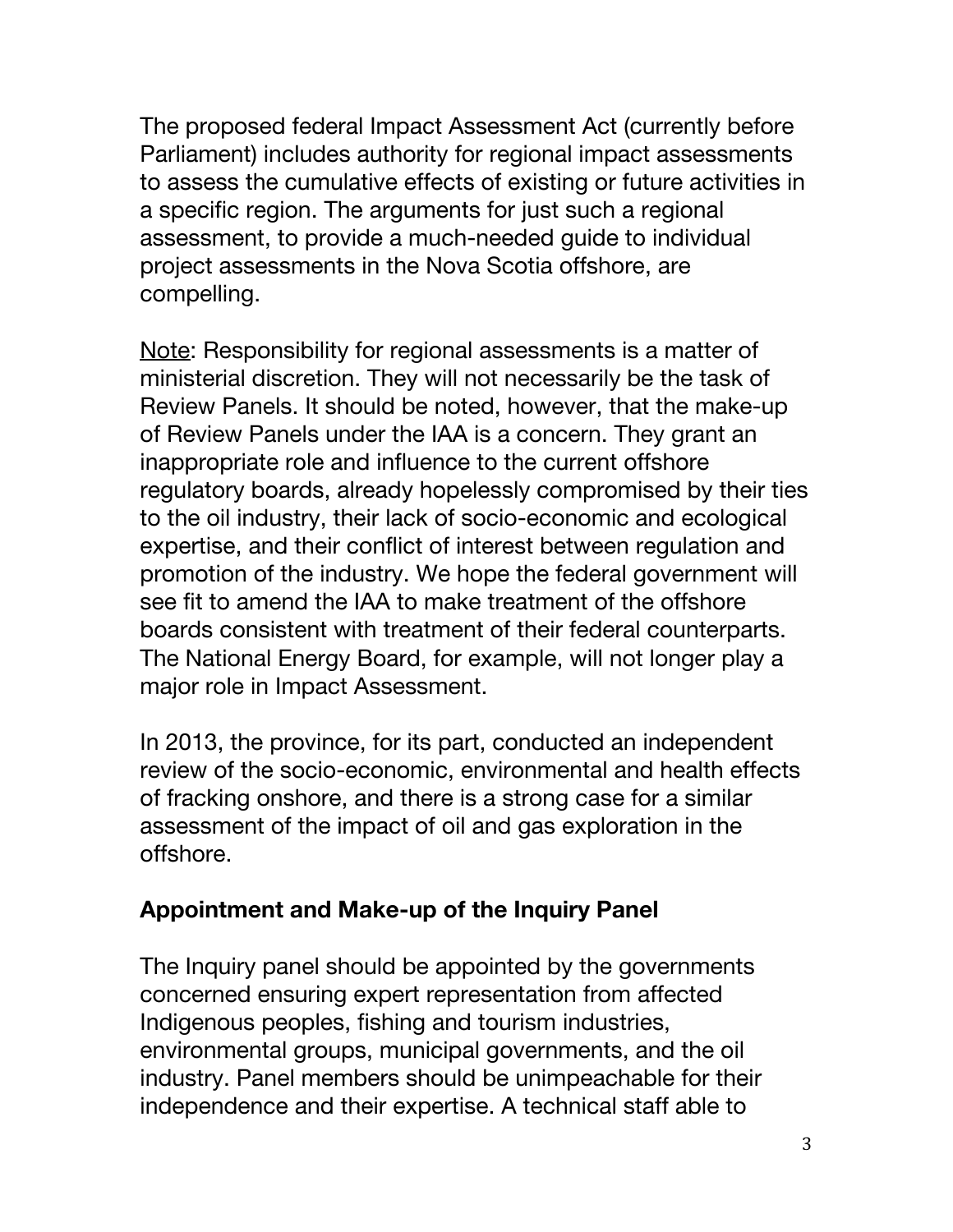advise the commissioners in the assessment of evidence will also be essential. Legal counsel to act as amicus curiae in the examination of evidence is also desirable.

Public consultation about the make-up and practice of the Panel should be sought in advance through well-publicized community meetings throughout the southern half of the province.

## **A Process that Emphasizes Democratic Involvement**

The Georges Bank Review Panel process (with the exception of the lack of a specific Indigenous engagement component) provides a model of public involvement a new public inquiry would do well to emulate. It stands in stark contrast to the egregious lack of serious public consultation in the practice of the Canada-Nova Scotia Offshore Petroleum Board (CNSOPB) and, alas, the Canada Environmental Assessment Agency (CEAA) of late. We quote Georges Bank Panel Report here at length by way of illustration:

"*To address the public need for information and to encourage participation, the Georges Bank Review Panel established an extensive four-phase public review process.* 

*Introductory meetings, information sessions, and community workshops served as preparation for the final stage of public hearings. The Panel also published four editions of a newsletter, commissioned a number of studies, and set up a web site on which was posted an extensive bibliography of material related to Georges Bank.* 

*Seven public introductory meetings were held in October,1996 to introduce the proposed review process and the Panel members. Like the other public events in the review, these sessions took place in various locations in southwest Nova Scotia (in Digby, Saulnierville, Yarmouth, Barrington, Liverpool, Lunenburg) and in Halifax. The Panel also met with municipal councils and regional development authorities.* 

*In the fall of 1997, six information sessions were held to provide the*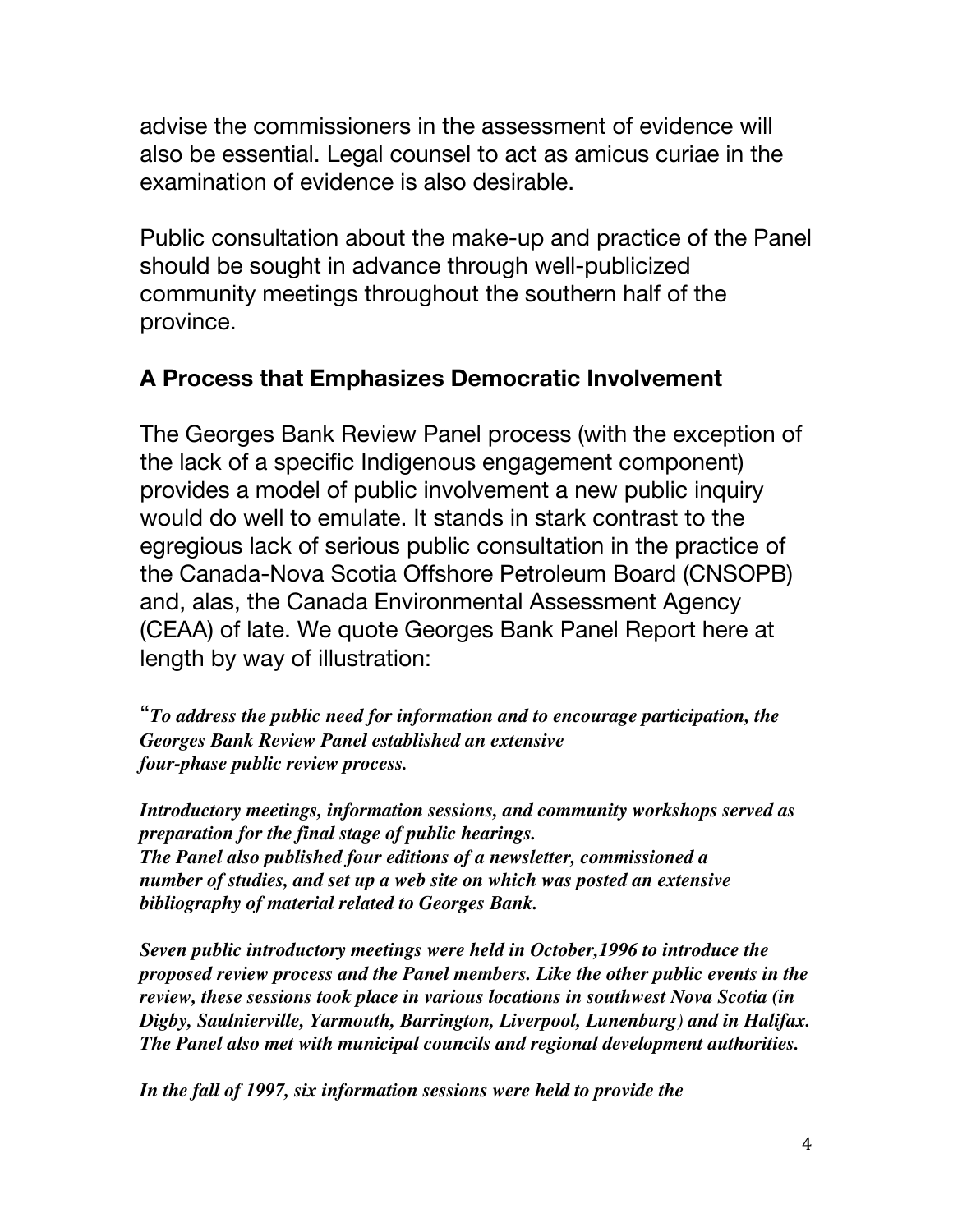*public with basic information relevant to the review (Digby, Yarmouth, Barrington, Liverpool, Lunenburg, and Halifax)***.** 

*Community workshops were conducted in the spring of 1998 (in Yarmouth, Shelburne, Bridgewater, and Halifax) to give review participants the chance to discuss issues and exchange information directly with one another prior to the hearings. The workshops were led by a two-person team of facilitators, and the Panel also invited a number of resource people to provide information as needed on such topics as scientific research findings; the fishery; oil and gas experience in the North Sea and the Gulf of Mexico; and offshore petroleum regulation.* 

*In the fall of 1998, the Panel also attended a meeting in St. George, New Brunswick, to explain hearing procedures and discuss concerns.* 

*Public hearings were held in January,1999 in Yarmouth, Shelburne, Lunenburg, and Halifax. These hearings were conducted in a non-judicial but structured manner. Presenters were questioned by the Panel, but there was no questioning or cross-examination by other participants. Those who made a presentation or written submission could also submit a written closing statement or comments to the Panel within 10 days of the close of the hearings. No intervenor funding was available for participants.* 

*There were 91 participants during the 11 days of the hearings, as well as eight written submissions and five closing statements. Participants included representatives of the fisheries sector; the petroleum industry; environmental groups; government departments and agencies from Canada and the United States."* 

## **Purview of the Inquiry Panel**

A central goal of the Inquiry must be public education through well-publicized public information and engagement sessions culminating in a series of public hearings open to all interested intervenors whose testimony will be treated as evidence.

In addition to the compilation of an up-to-date and relevant bibliography, the Inquiry would be expected to address, amongst other concerns it deems worthy of its study, the following: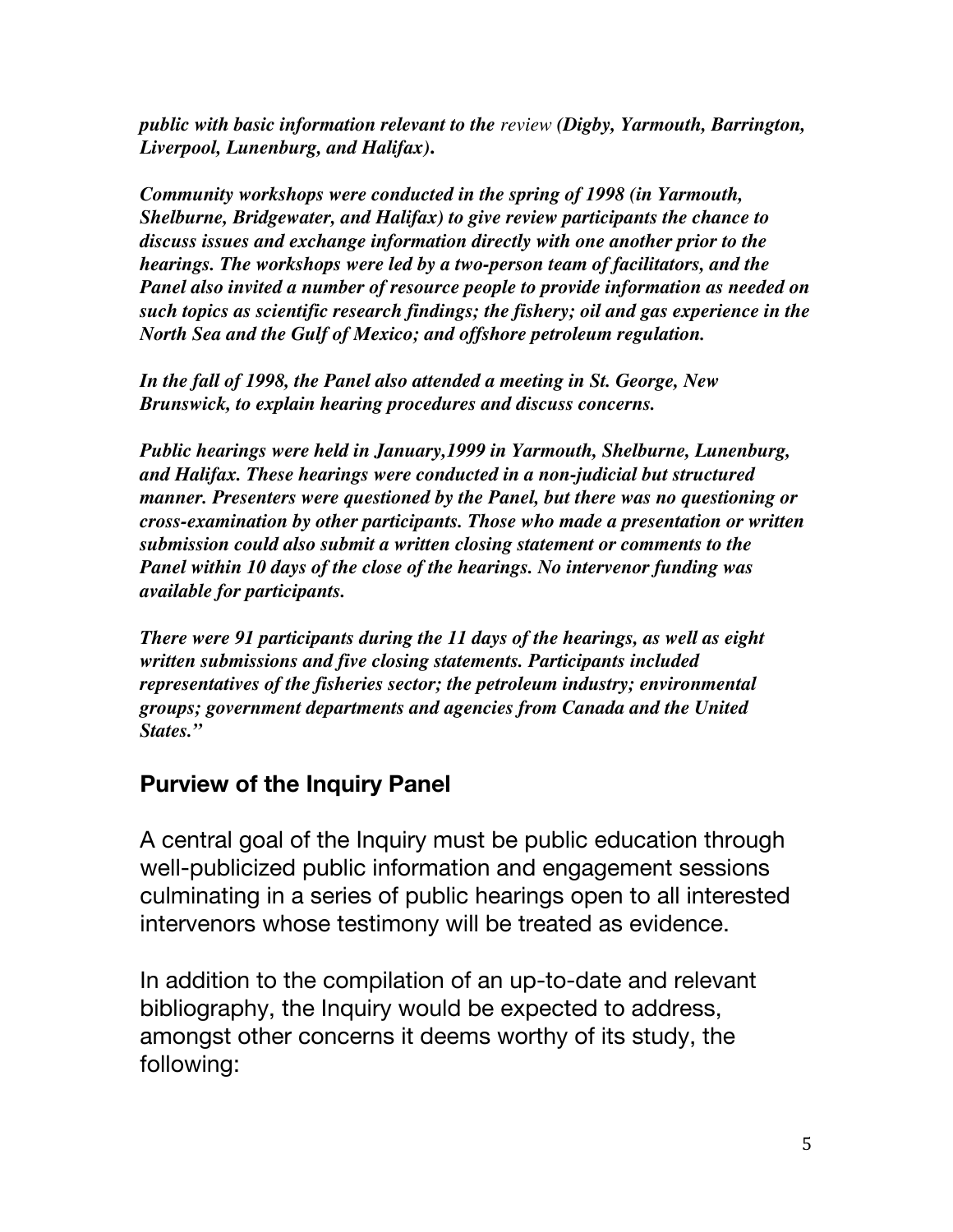- the state of knowledge concerning the sub-sea geology of Nova Scotia,
- the state of knowledge concerning the sub-sea topography, ocean currents, weather conditions, wave action and their implications for dispersal and impact of a catastrophic event resulting in a significant hydro-carbon spill in Nova Scotian offshore territory,
- the current state of knowledge and population health of fish stocks in the inquiry study area, their spawning habits, their food sources, reproductive rates and their sustainability,
- the current state of other species, including mammals, micro-organisms and botanical species native to or transient in the Scotian offshore, their role in the marine ecology, their sensitivity and population health and sustainability,
- the current knowledge on the pace and status of ocean acidification and its implications for renewable marine resources, climate change and the development of non-renewable energy resources in the offshore,
- the economic importance of provincial industries dependent on a healthy marine environment in the Nova Scotia offshore, including the fishery and tourism industries, their importance to the rural and regional economic base, the viability of coastal communities and the role our marine assets play in attracting an educated workforce and retirement community,
- the costs and benefits of oil industry activity in the offshore, resource potential, reasonably expected public revenues, jobs, secondary economic effects,
- potential for offshore renewable energy development (wind, tidal, other), state of knowledge and gaps to be filled, costs and benefits,
- the state of knowledge and the implications of the latest research on the environmental impact of seismic testing in the offshore,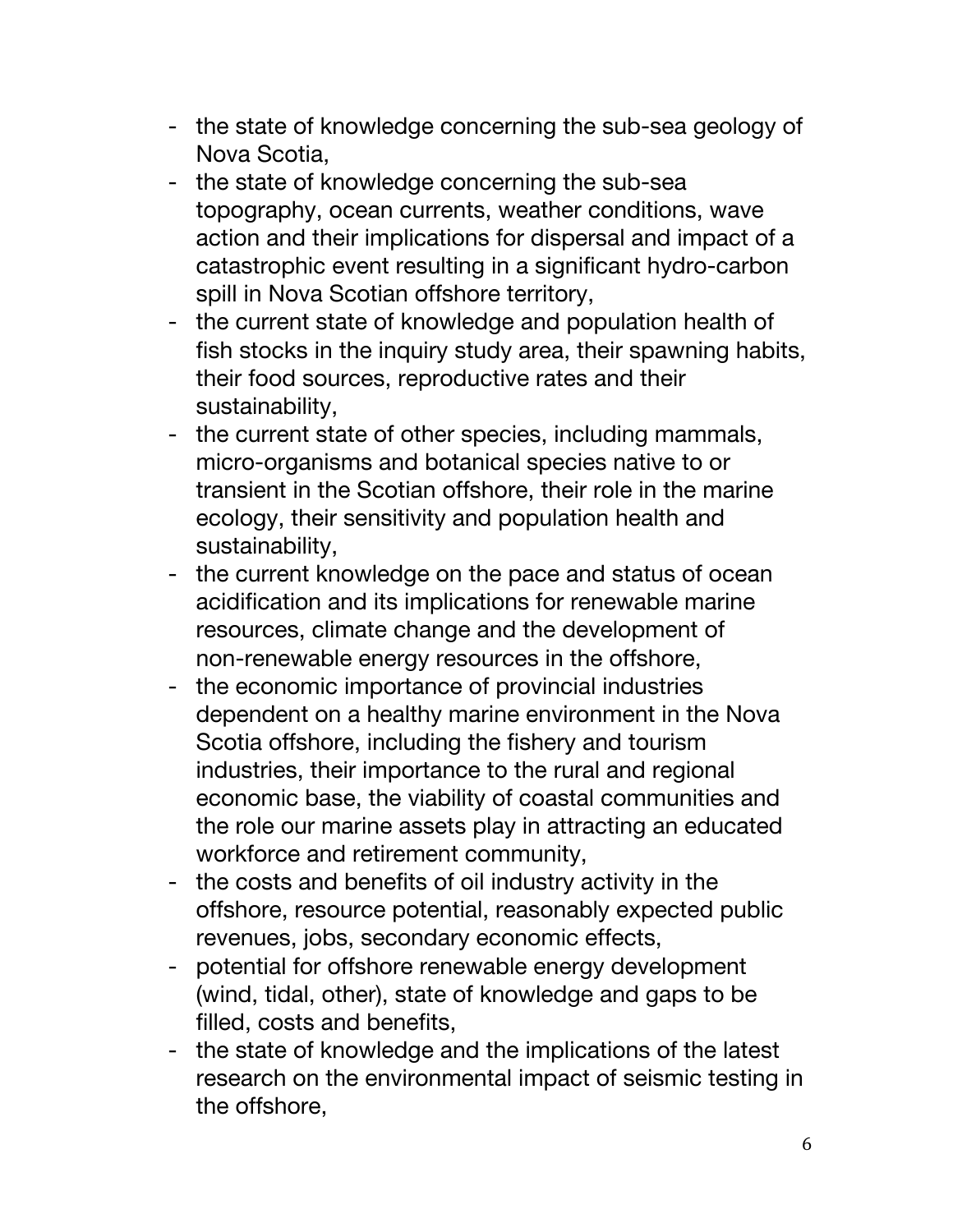- the state of knowledge regarding offshore oil and gas exploration, including the latest technologies and experience with deep ocean drilling in conditions akin to those in the Nova Scotia offshore,
- the history of offshore industry disasters and the lessons to be drawn from them concerning spill response success, regulatory oversight, technological reliability, human error, remediation and long term impact on competing uses and the marine ecology,
- an examination of risk assessment of offshore industry projects, the difference between *risk assessment* and determining *acceptable risk,* and how to ensure the latter is fairly determined,
- the likelihood of any catastrophic spill in the offshore reaching the province's shoreline and the means to address that risk and its impact,
- the implications of oil industry activity in the offshore for federal and provincial plans and commitments to address the pressing threat of climate change,
- the cumulative impact of developments in the offshore,
- the appropriateness of the current limits on liability for offshore catastrophes, in the light of recent global experience, and the avenues for compensation for interests harmed by such catastrophes,
- current state of offshore energy regulation, reforms needed to ensure adequate weight given to competing uses, and the need to regulate alternative energy developments,
- other concerns the commissioners consider germane to their mandate.

# **Public Interest Intervenor Funding Essential**

In the interests of full and informed public participation, funding must be available to public interest NGO, independent experts and community intervenors to ensure a level playing field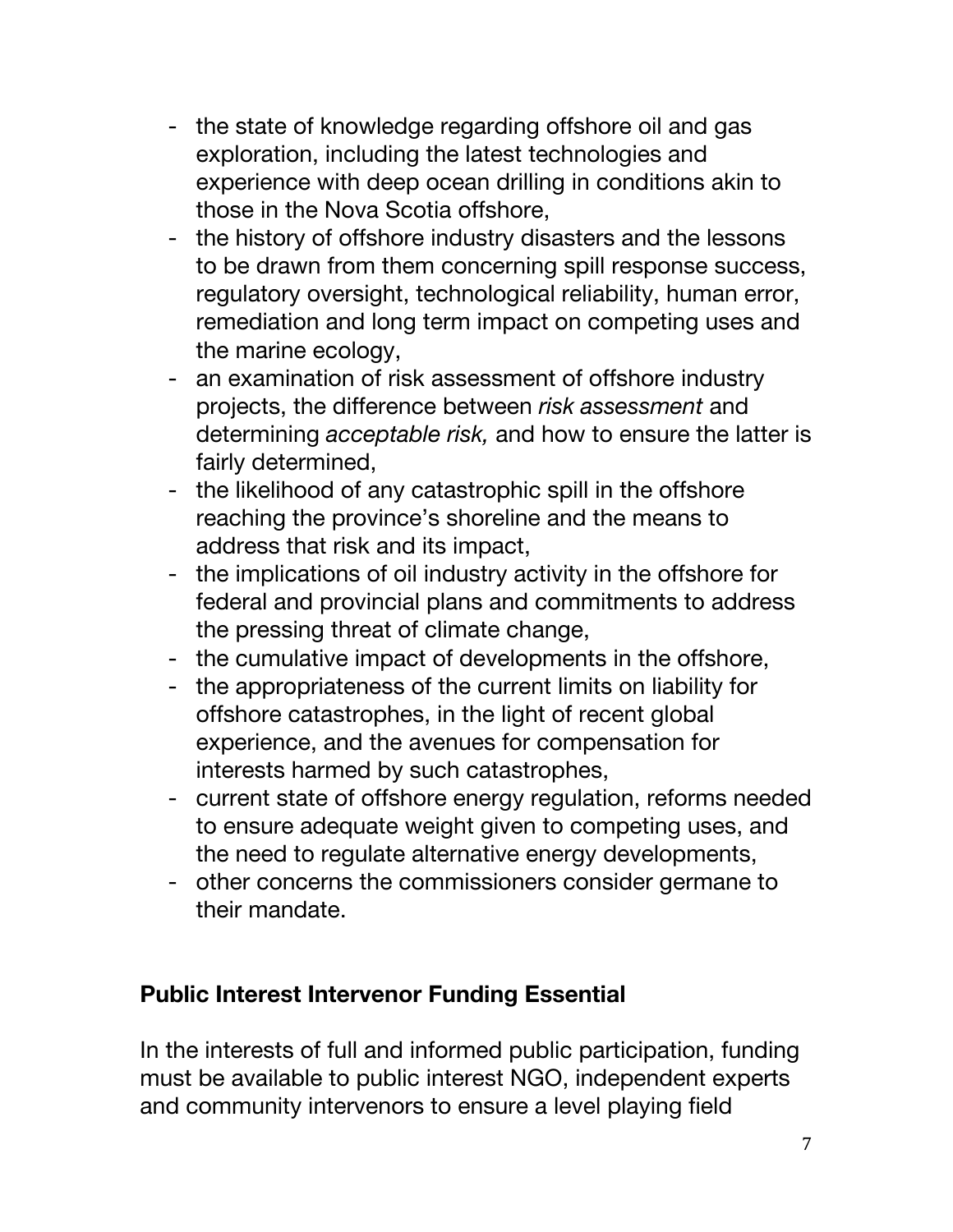vis-a-vis industry intervenors, who can write off their intervention costs. The Panel will need to consider how to structure such intervention in an economical, but fair way.

## **Final Report, Transparent and Public**

Transparency regarding the disposal of evidence and the underlying science has been lacking in both the practice of the CNSOPB and federal consultations on the offshore to date. Lack of transparency undermines the credibility and legitimacy of the resulting decisions.

Disposal of all evidence presented to the proposed Inquiry Panel must be publicly accounted for in a final report to both governments and the public, including any recommendations panel members see fit.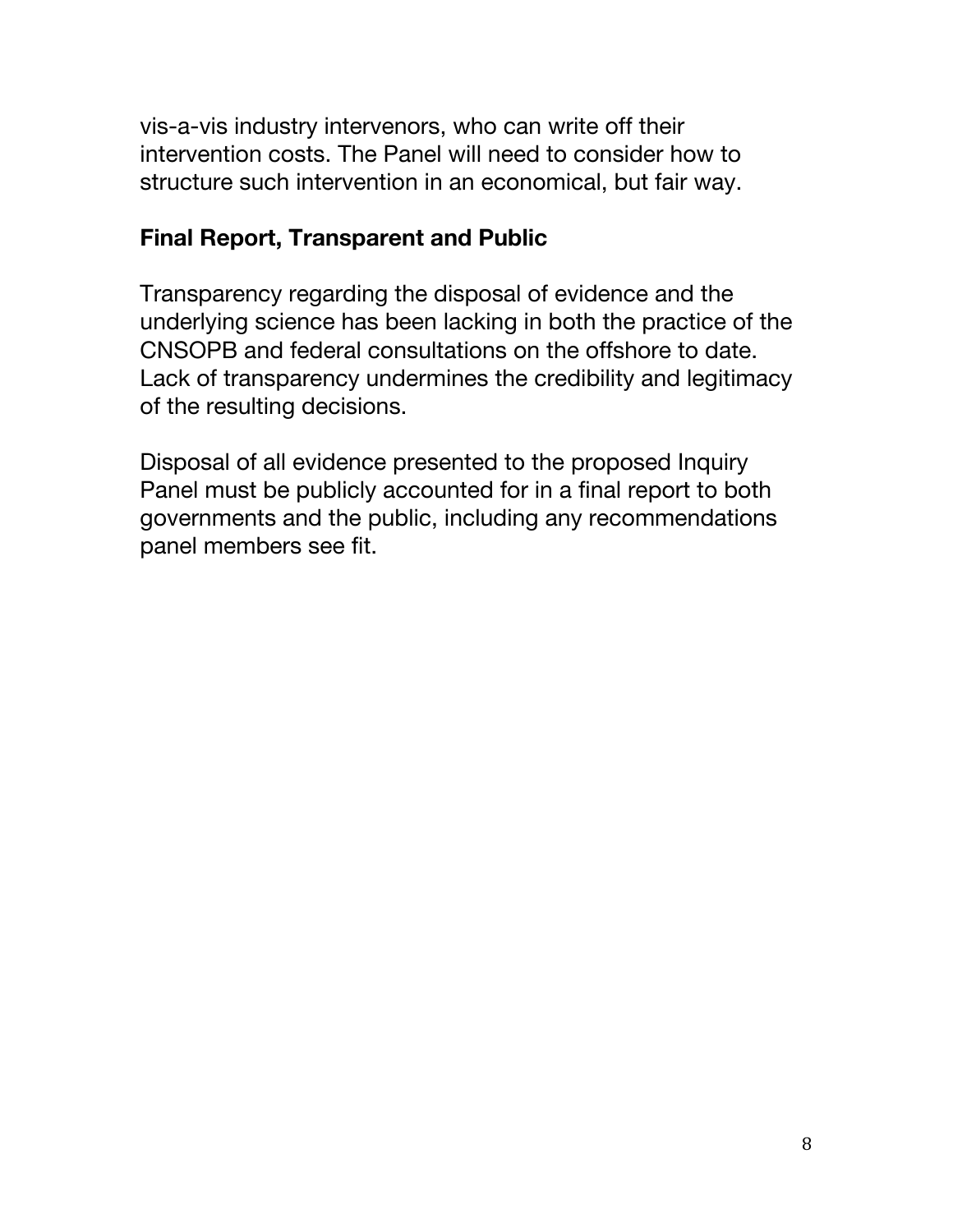## **Appendices**

## **Appendix 1: Excerpts from the Georges Bank Review Report (1999, Natural Resources Canada, Nova Scotia Petrolweum Directorate,**

**(https://www.cnsopb.ns.ca/publications/georges-bank-review-p anel-report)**

### **1999 Georges Bank Review Panel Terms of Reference and Process**

### **Historical Background**

Georges Bank, widely regarded as one of the world's most productive fishing grounds, has played an important role in Canadian fishing history since the mid- 1800s.

A century later, in 1964, the Canadian government issued the first petroleum exploration permits in the Georges Bank area. In 1969, the United States informed Canada that it too claimed territorial rights on Georges Bank. The United States proposed a drilling moratorium in the Gulf of Maine pending establishment of an international boundary, although that country did permit two exploratory wells to be drilled in 1976-77 on the undisputed American portion of Georges Bank. A further eight-well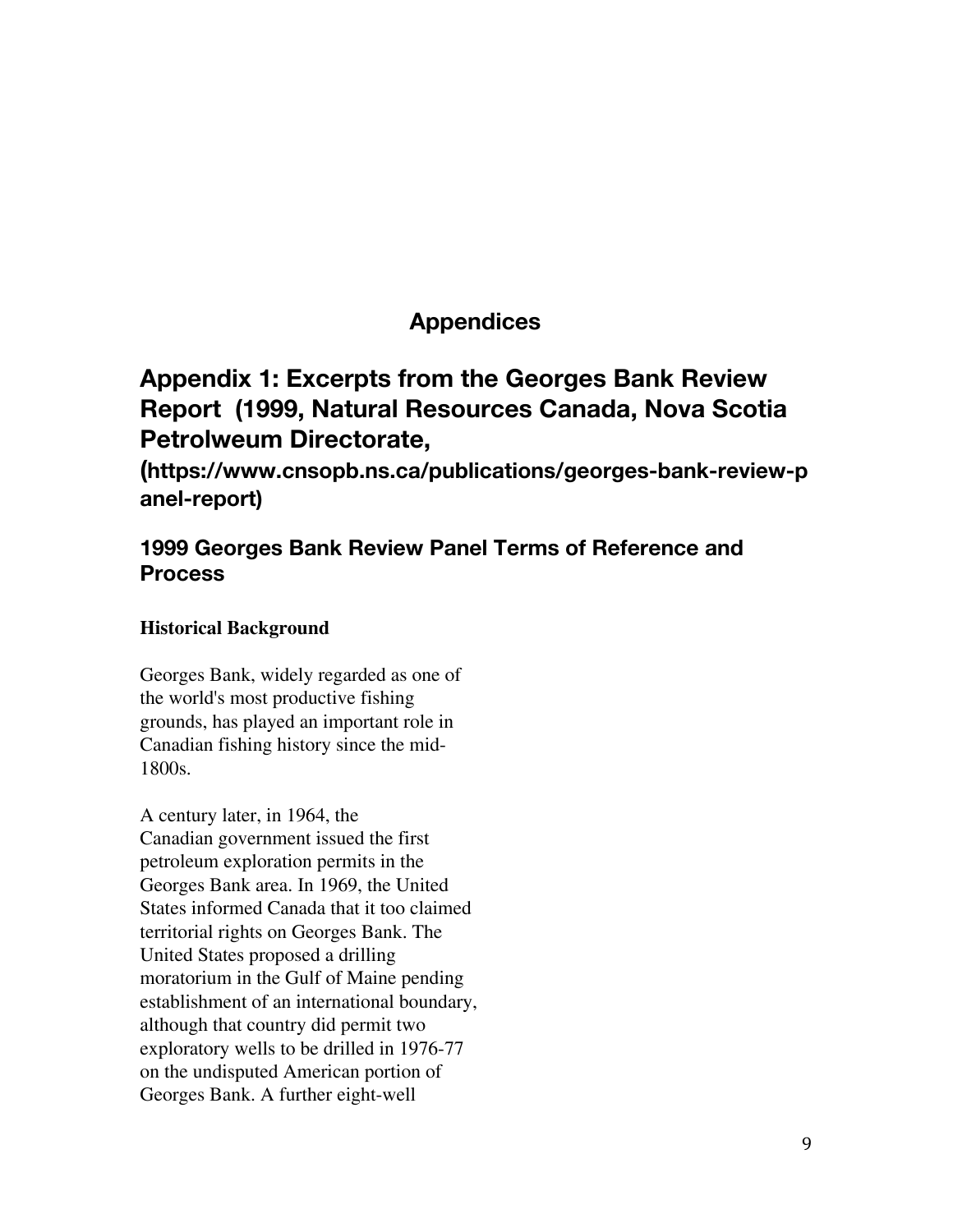program was conducted in 1981-82. All 10 American wells were dry.

The Canada-U.S. boundary dispute was eventually submitted to the International Court of Justice at the Hague, and was settled in a 1984 decision that gave Canada jurisdiction over the northeast portion of the Bank. The United States then placed a moratorium on oil and gas leases on its side of the boundary.

In 1986, Texaco started a local consultation program preparatory to exploration drilling on the Canadian side of Georges Bank. Local fishing interests and residents opposed these plans, and in response to their concerns the governments of Canada and Nova Scotia enacted the Canada-Nova Scotia Accord Acts in 1988. *This legislation placed a moratorium on petroleum activities in the lands described in the Acts, encompassing the Canadian portion of Georges and small sections of adjacent areas, until January 1, 2000. The legislation also required that a public review of the environmental and socio economic impacts of exploration and drilling be conducted by an independent panel. In 1996, the Ministers of Natural Resources of Canada and Nova Scotia appointed this three-person Panel.* The Panel was required to submit its report on the results of the public review by July 1, 1999. The responsible Ministers must take a decision on the future of the moratorium by January 1, 1999.

In the United States, the moratorium on offshore petroleum activities was enlarged in area and extended several times by executive order. In 1998, President Bill Clinton extended the moratorium until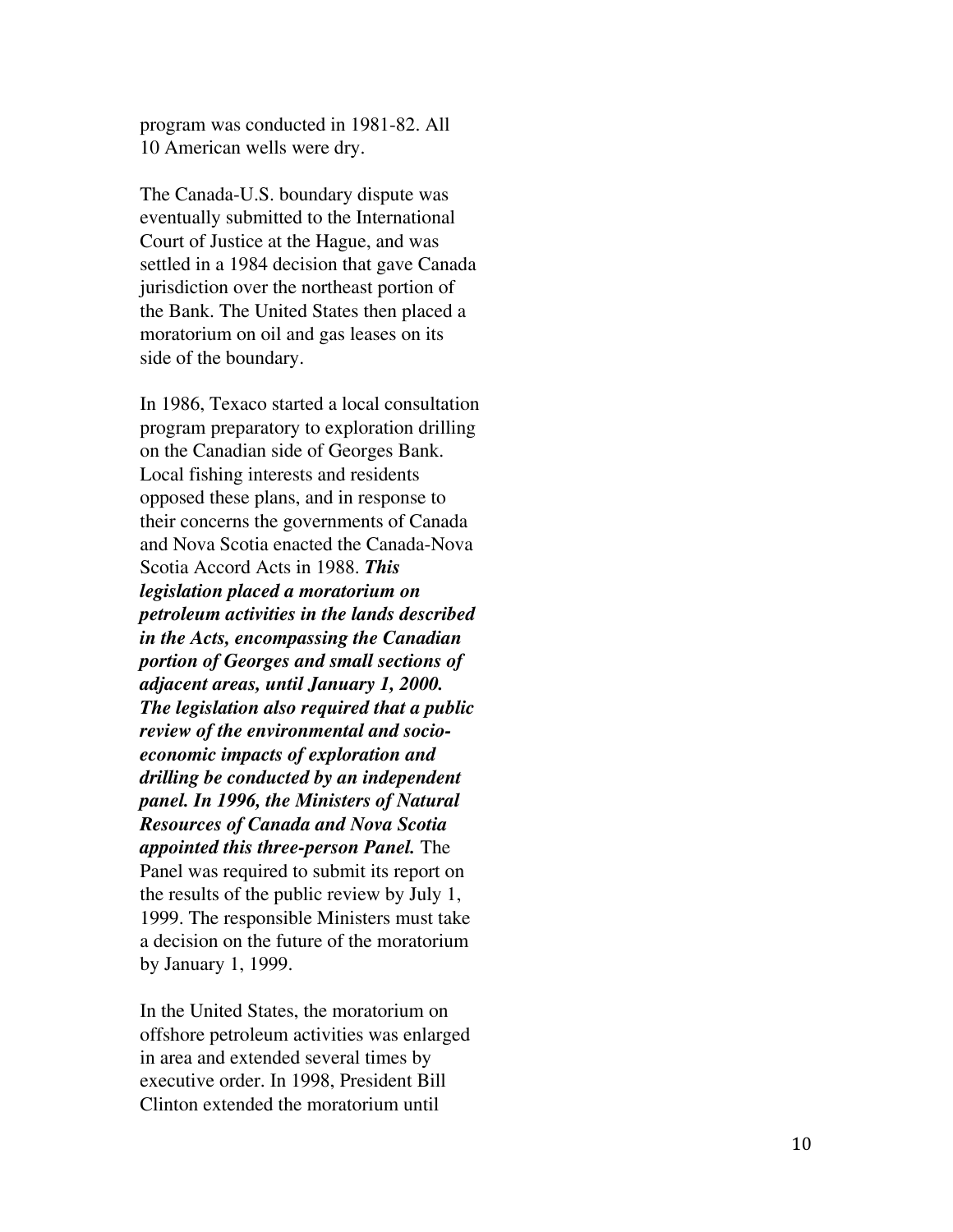#### 2012.

#### **The Review Process**

*This review was not of any specific project, but rather of drilling and exploration activities on Georges Bank.* Thus, no proponent was responsible for providing an environmental impact statement (EIS) in this review. *To address the public need for information and to encourage participation, the Georges Bank Review Panel established an extensive four-phase public review process. Introductory meetings, information sessions, and community workshops served as preparation for the final stage of public hearings. (See Chapter 1 for details.) The Panel also published four editions of a newsletter, commissioned a number of studies, and set up a web site on which was posted an extensive bibliography of material related to Georges Bank.* 

*Seven public introductory meetings were held in October, 1996 to introduce the pro posed review process and the Panel mem bers. Like the other public events in the review, these sessions took place in various locations in southwest Nova Scotia and in Halifax. The Panel also met with munici pal councils and regional development authorities. In the fall of 1997, six information sessions were held to provide the public with basic information relevant to the review. Community workshops were conducted in the spring of 1998 to give review participants the chance to discuss issues and exchange information directly with one another prior to the hearings. The workshops were led by a two-person team of facilitators, and the Panel also invited a number of resource people to provide*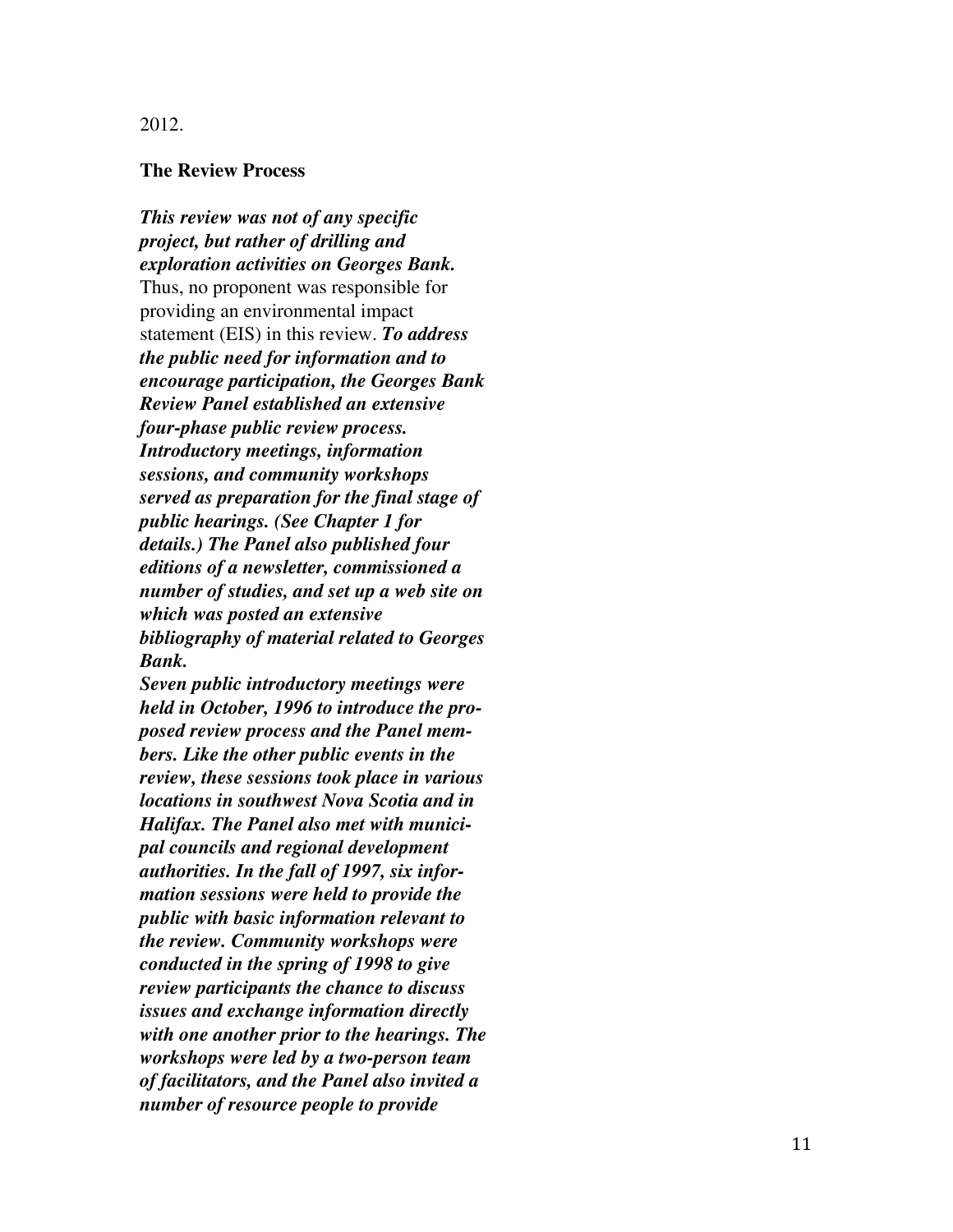*information as needed on such topics as scientific research findings; the fishery; oil and gas experience in the North Sea and the Gulf of Mexico; and offshore petroleum regulation. In the fall of 1998, the Panel also attended a meeting in St. George, New Brunswick, to explain hear ing procedures and discuss concerns. Public hearings were held in January, 1999 in Yarmouth, Shelburne, Lunenburg, and Halifax. These hearings were conducted in a non-judicial but structured manner. Presenters were questioned by the Panel, but there was no questioning or cross examination by other participants. Those who made a presentation or written submission could also submit a written closing statement or comments to the Panel within 10 days of the close of the hearings. No intervenor funding was available for participants.* 

There were 91 participants during the 11 days of the hearings, as well as eight written submissions and five closing statements. *Participants included representatives of the fisheries sector; the petroleum industry; environmental groups; government departments and agencies from Canada and the United States; Chambers of Commerce and other busi ness organizations and companies; elected officials from all three levels of govern ment; scientists from the Department of Fisheries and Oceans; consultants; academics; and interested citizens.* 

#### **Selected Observations of the Georges Bank Panel**

#### **On Seismic Impact:**

"A typical seismic program takes place over a period of several months.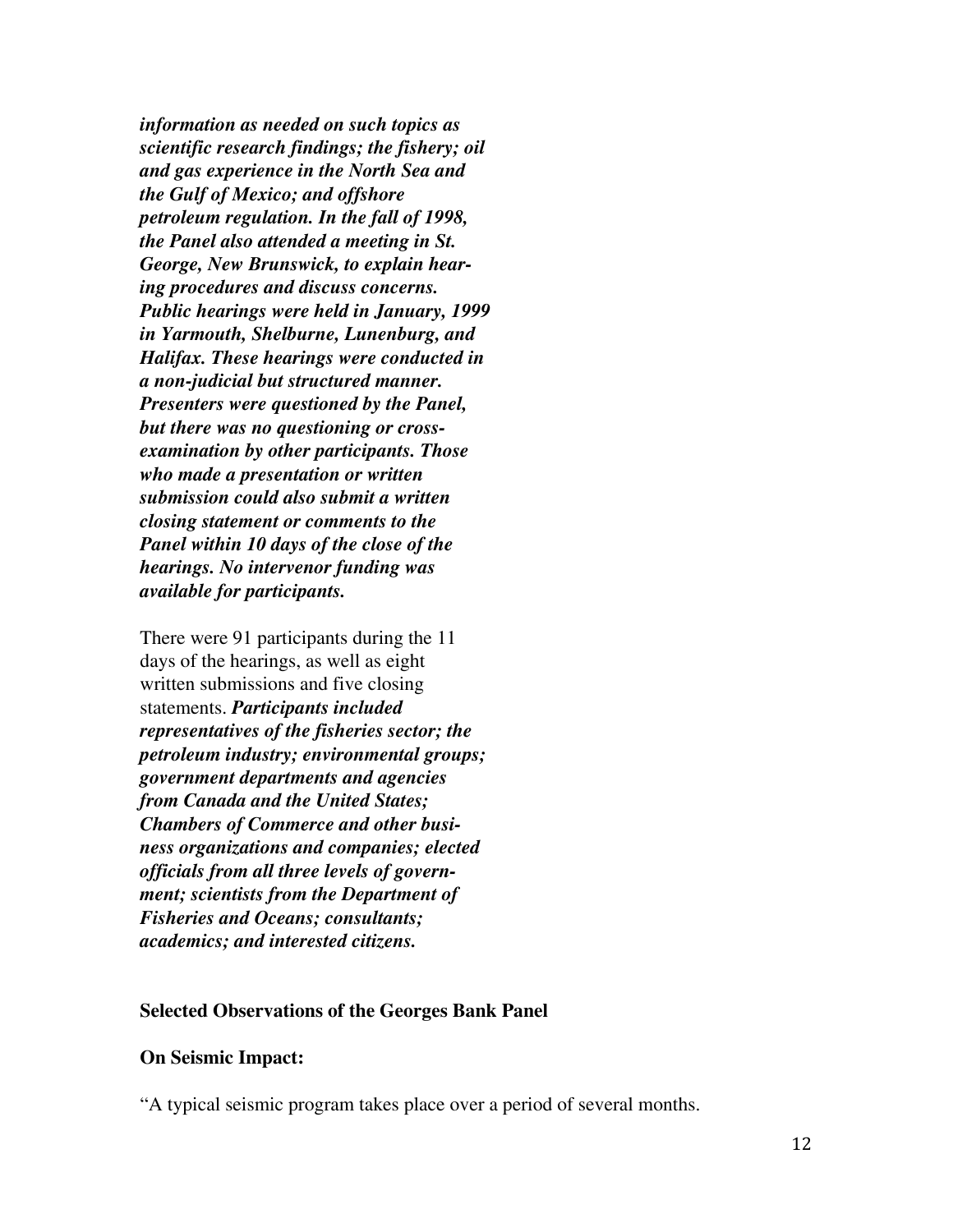The pressure waves are lethal to fish larvae within about six metres, and can also injure fish with swim bladders; these physical effects diminish with distance. However, studies on larvae and fish eggs are few in number and not comprehensive enough to provide confidence limits and statistical power.

There was no information presented on the possible effects of seismic surveys on spawning behavior, on the behavior of adult lobstersor scallops, or on pelagic fish. Based on a small number of studies and some observed behavior, there were also unresolved questions about whether seismic surveys cause reduced catches of fish because the animals move away from the area, hide, or change their migration patterns. There was also very sparse information presented on the effects of seismic on marine mammals. A number of the studies referenced were on other species than those found on Georges. "

### **On Blowouts:**

"Considerable evidence indicated that large releases of hydrocarbons from blowouts or spills are rare events. Depending on the circumstances, all ecosystem components could be affected, and fisheries closures, loss of access, or market impacts from tainting would be a possibility."

### **On Jobs and Economic Benefits:**

"Direct economic benefits from an initial three to four year exploration program involving seismic operations and three wells were estimated at \$53 million to \$70 million, with additional indirect economic benefits and opportunity for economic diversification. There would be some 240 to 320 direct jobs created for Nova Scotians. "

### **Overview:**

"Participants generally agreed about key social goals, but disagreed on whether petroleum activities would support or undermine a vision of the future that included protecting the fisheries and ecology of Georges Bank; developing more local jobs and economic benefits; and maintaining local communities. "

### **Future of the Sustainable Fishery**:

"With effective management and a goal of resource sustainability, presenters on the topic believed that today's yields could be maintained indefinitely. In the case of herring and groundfish (perhaps excluding cod), some presenters said harvests could increase with good management, providing additional jobs and economic growth in the region. The fisheries are now of major economic, social, and cultural importance to the communities of southwestern Nova Scotia."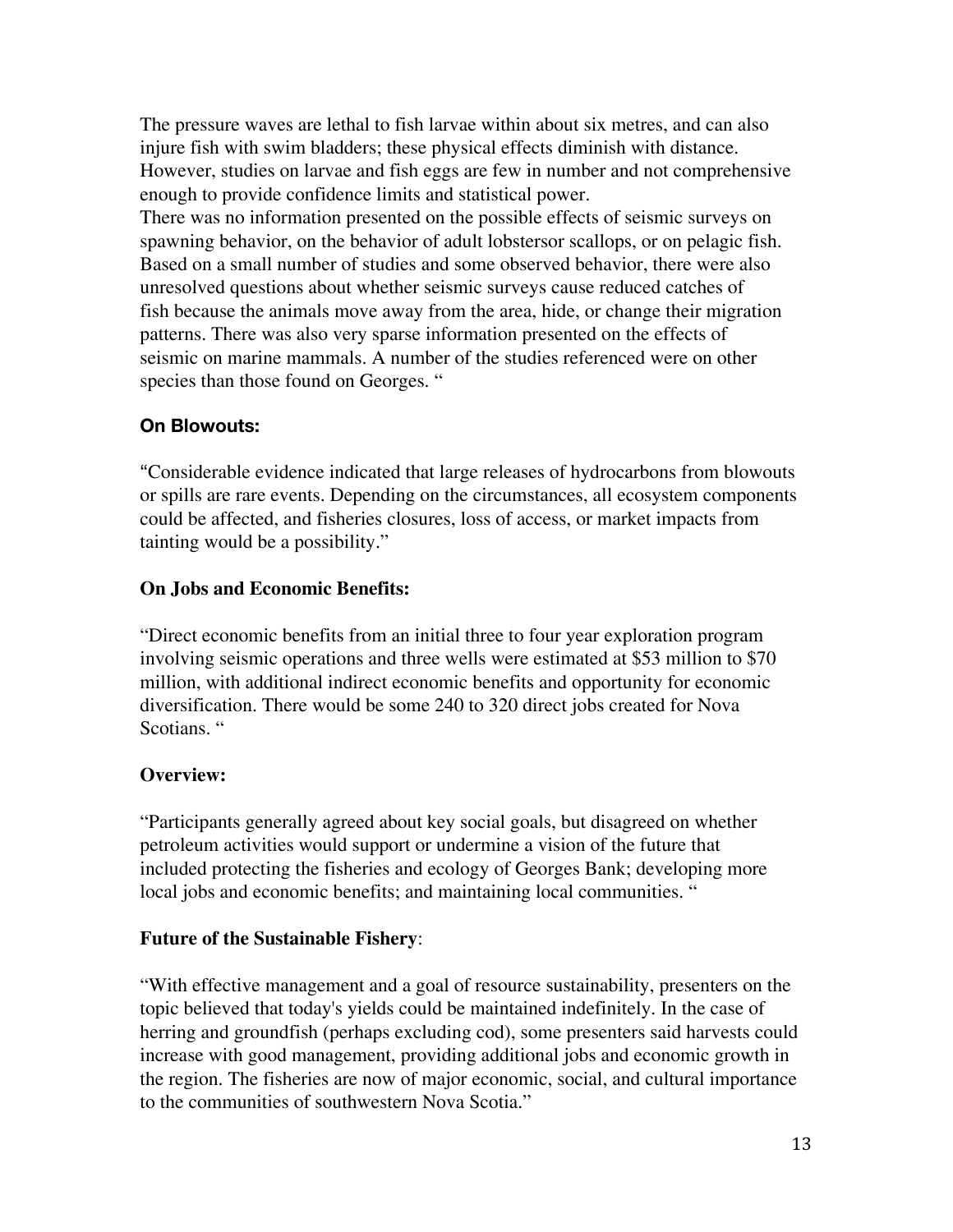### **Approaches to Decision-making:**

"Topics included the role of science and the burden of proof in regulatory decisions; legal and moral rights; the principles of sustainable development; fairness and need in the context of risk; and the use of priorities and scenarios in decision-making. A key issue was whether it was appropriate for decisions about petroleum activities on Georges Bank to be made within the existing offshore petroleum regulatory regime, in which the "default assumption" is that regulated activities will usually proceed unless scientific information clearly demonstrates harm. Much comment about this subject concerned the Precautionary Principle and the uses of and limitations, on the role of science."

### **Renewable vs. Non-renewable Resources:**

"Many stated that, in balancing the interests of the petroleum industry and the fishery on Georges, the higher need is to protect biological resources, and that those interests should carry greater weight in decision-making."

### **On Risk:**

"The great ecological value of Georges and the unacceptability of any harm there were seen by many presenters as more significant to the discussion of risk than the low probability of any major damaging event. In a related argument, some presenters discussed risk in terms of the costs of being wrong in choosing whether to lift or extend the moratorium. They stated that if the moratorium were retained but that concerns about potential harm proved unfounded, the fishery would remain undisturbed. The petroleum industry would lose a present opportunity, though the resources would remain in place for the future. On the other hand, if the moratorium were allowed to expire based on assurances that adverse effects would not occur, yet these did happen, potential losses to the fishery could be large."

### **Conclusions Re Risk:**

"In considering risks to Georges Bank, the unacceptability of potential harm is the most important factor.

The arguments that point to the great value of Georges Bank, ecologically and as a fishery, weighed against a lack of public need for and limited benefits from petroleum exploration are persuasive."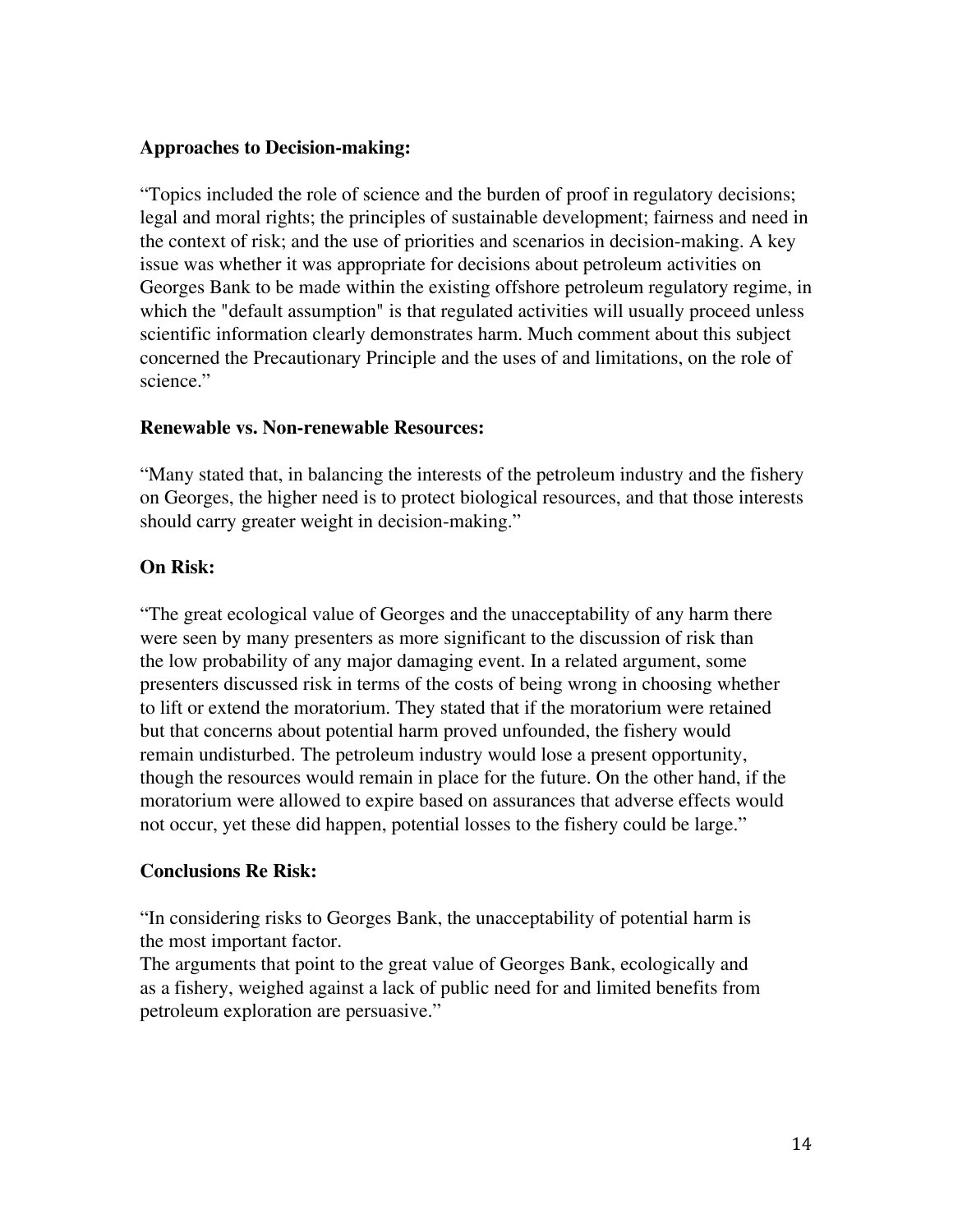## **Appendix 2: Excerpt From the Report of the Nova Scotia Independent Review Panel on Hydraulic Fracturing, 2014**

## **(<https://energy.novascotia.ca/sites/default/files/Report> of the Nova Scotia Independent Panel on Hydraulic Fracturing.pdf)**

Mandate from the Province and Scope of the Review

On August 28, 2013, the Province of Nova Scotia and the Nova Scotia Department of Energy signed an agreement with the Verschuren Centre for Sustainability in Energy and the Environment at Cape Breton University to conduct an external review on the environmental, socio-economic, and health impacts of hydraulic fracturing. Simultaneously, Dr. David Wheeler, President and Vice Chancellor of Cape Breton University, was asked to convene and Chair the review and expert panel on a voluntary and unpaid basis.

The mandate for the review was to: create a panel of technical experts based on input from the public and hire technical consultant(s) to facilitate the work of the panel; hire a part-time project administrator; conduct public consultations on the process of hydraulic fracturing with online tools and face-to-face meetings with stakeholders; and conduct a literature review on the health and socio-economic impacts of hydraulic fracturing. These activities would result in a final report to the Government of Nova Scotia with recommendations on the potential of hydraulic fracturing to develop unconventional gas and oil resources in the Province.

The scope of work included, but was not limited to, the following areas of research: effects on groundwater - including both water quality and quantity issues; effects on surface water; impacts on land; management of additives to hydraulic fracturing fluids; waste management; site restoration; requirements for hydraulic fracturing design including chemicals used; and the engineered design and financial security considerations that operators are required prior to conducting activity in the Province.

The intended outcome for the project was for the Province of Nova Scotia to be able to make an informed decision on the future of hydraulic fracturing activity in Nova Scotia, based on input from technical experts and the public on environmental, health, and socio-economic impacts. The original end date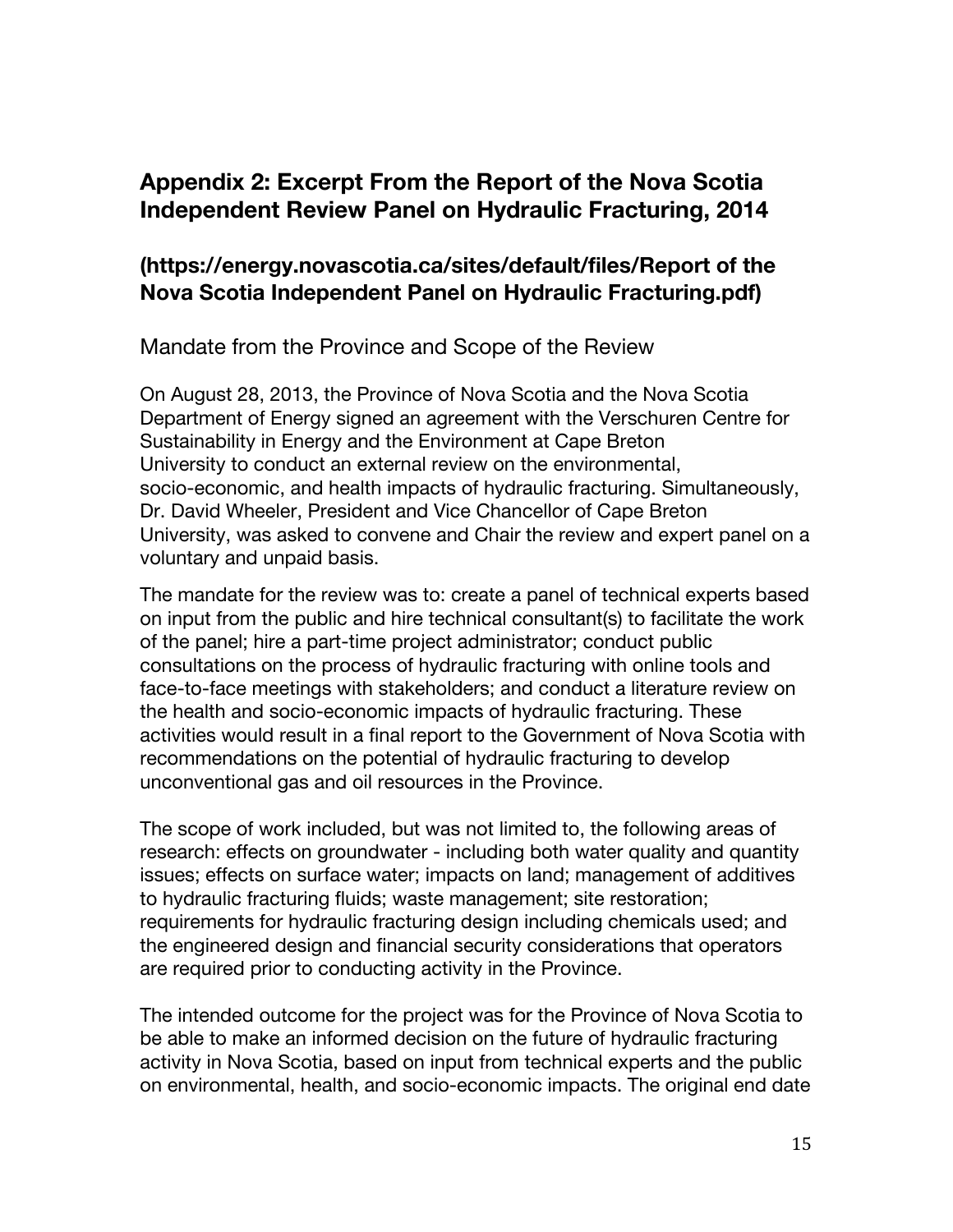for the review was June 30, 2014, but the deadline was extended until August 31, 2014.

In this report, we define "the process of hydraulic fracturing" (from our mandate) as: "the process of hydraulic fracturing and its directly associated activities and technologies for the purpose of unconventional gas and oil development." Directly associated activities and technologies would include the drilling and finishing of exploration and development wells, but exclude detailed consideration of the construction and management of pipelines and distribution networks. Throughout the document we use the term "unconventional gas and oil development," and by this we infer "by hydraulic fracturing." Also, except when specified, we also use the term "hydraulic fracturing" to infer "and its directly associated activities and technologies." In particular cases, we use the term "hydraulic fracturing" to mean the specific technical activity. See Chapter 1 for more details and definitions. These various uses should be self-evident in the text. Activities and technologies associated with exploration and development of conventional oil and gas resources, which may include some of the same technologies used in exploration for unconventional resources e.g. the acquisition of seismic data and the drilling vertical wells, are not addressed in this report. These activities were outside the scope of our review.

Not included in our scope, were changes some stakeholders would like to see in provincial climate change strategy, energy strategy, or detailed consideration of the relative merits of alternative fuel sources. We did, of course, pay particular attention to relevant provincial legislation, including the Environmental Goals and Sustainable Prosperity Act (2007). And an underpinning assumption of our work was that the legislated 2020 40 per cent renewable electricity target for the Province remains in place, and thus, any future development of unconventional gas and oil resources would not diminish the existing provincial commitment to renewable electricity generation.

### **Appendix 3: Precautionary Principle**

*"The precautionary principle, proposed as a new guideline in environmental decision making, has four central components: taking preventive action in the face of uncertainty; shifting the burden of proof to the proponents of an activity; exploring a wide range of alternatives to possibly harmful actions; and increasing public participation in decision making.* "